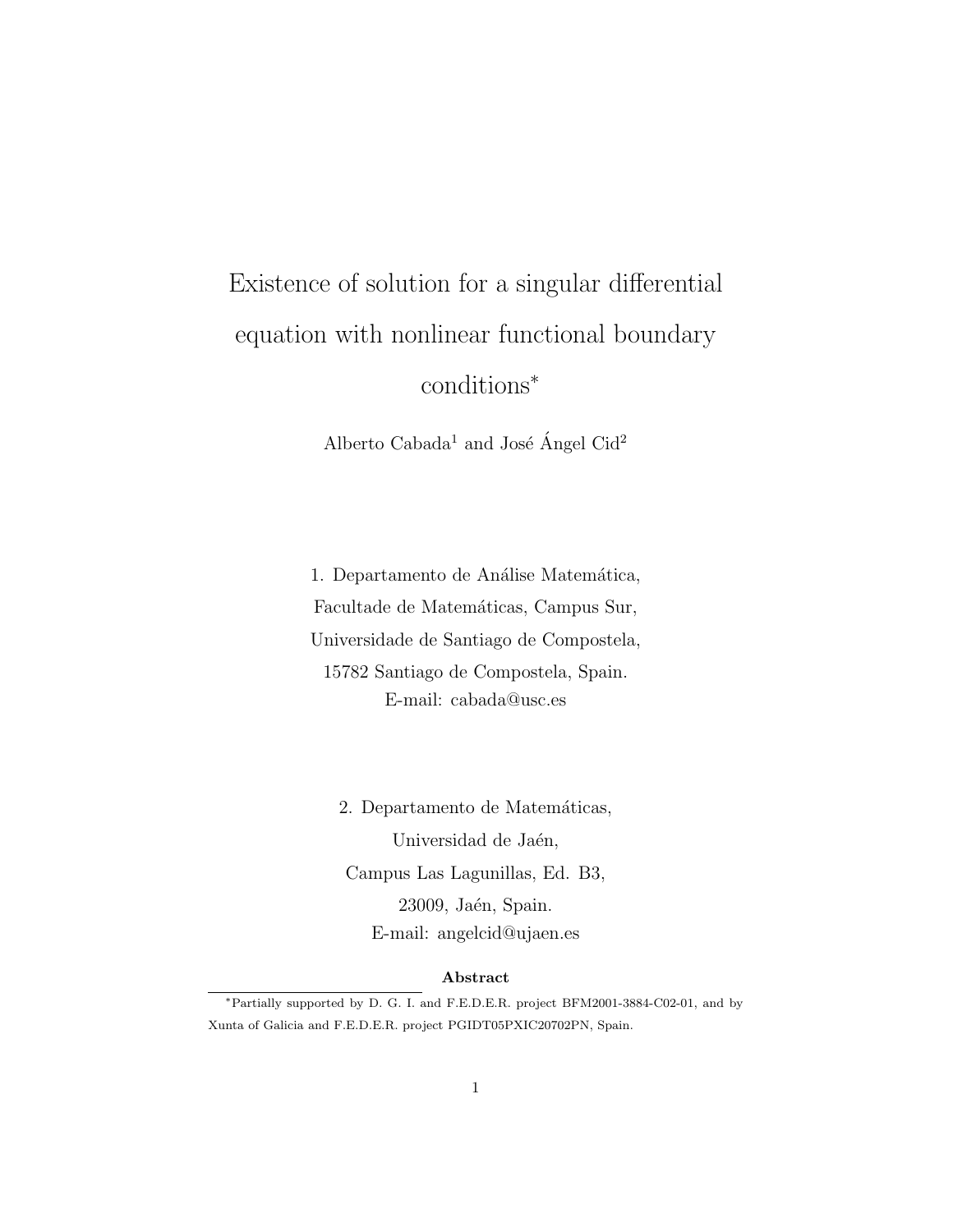In this paper we deal with some boundary value problems related with diffusion processes in the presence of lower and upper solutions. Singularities as well as non local boundary conditions are allowed. We also prove the existence of extremal solutions and the uniqueness of solution for a particular case.

Key words and phrases. Boundary value problem; lower and upper solutions; functional dependence.

2000 Mathematics Subject Classification. Primary 34B15, 34B16.

## 1 Introduction

Diffusion processes are very important and they appear in many applications ranging from the study of a system of interacting diffusive particles with finite range random interaction [8] to the growth on aluminium cluster surfaces [23].

Nonlinear diffusion equations arise also in a variety of problems from semiconductor fabrication [16] and the determination of the equivalent internal heat source from surface temperature measurements in microwave processing of materials [11], to the properties of electromagnetic fields in superconductors with ideal and gradual resistive transitions [17].

Equations of the form

$$
(k(u)u')'(x) = f(x, u(x), u'(x)),
$$

with the initial conditions

$$
u(0) = 0, \quad \lim_{x \to 0^+} k(u)u'(x) = 0,
$$

has been recently studied in connection with several diffusion problems as semiconductor fabrication [15], infiltration of water from reservoirs [20] and the problem of the diffusion of a dopant throught a semiconductor [2, 21, 22]. Some extensions were given in [3, 4, 5, 19] where the authors considered more general problems and weakened considerably the assumptions.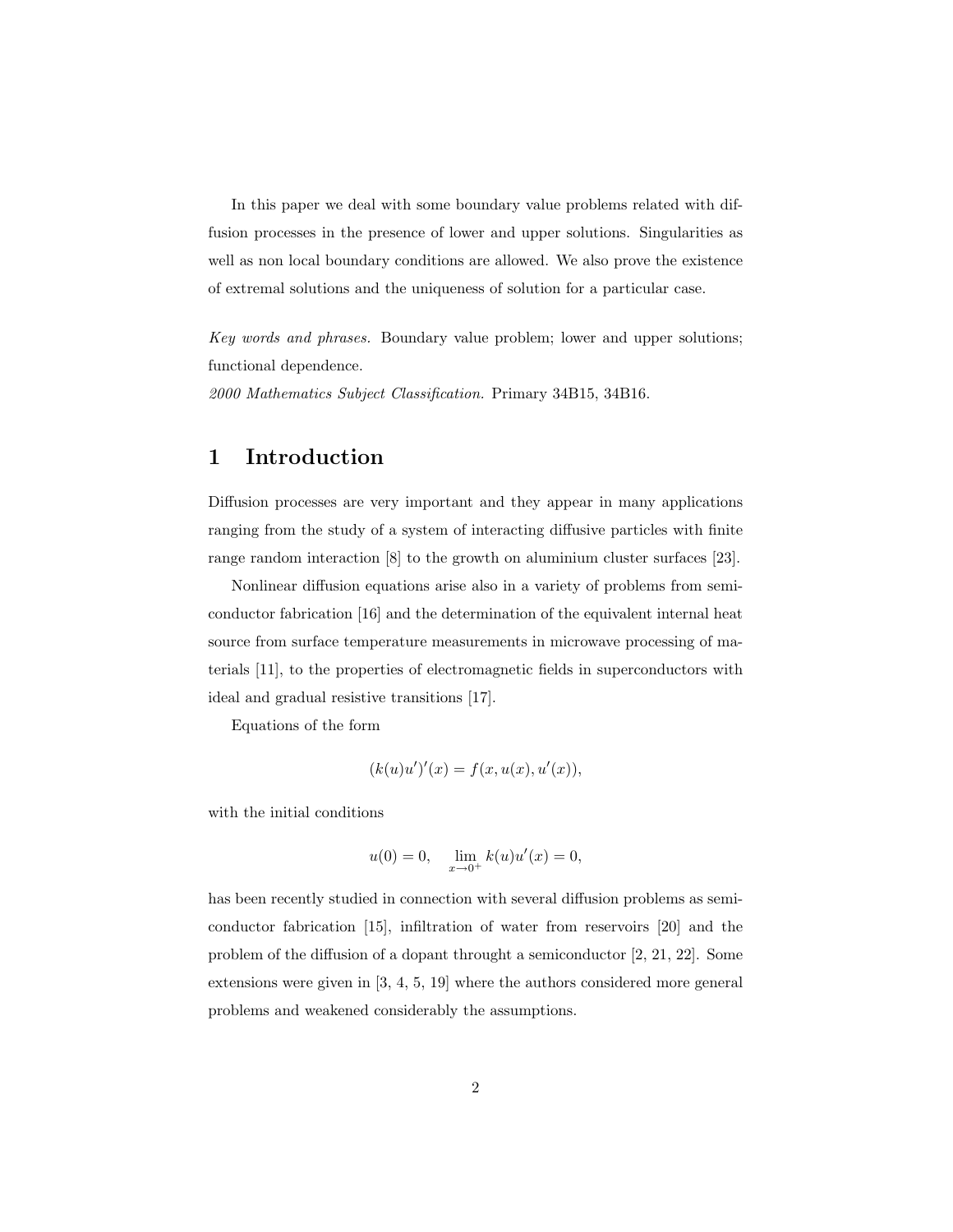In this paper we study the equation

$$
-(k(t, u(t))u'(t))' = f(t, u(t)) \text{ for a. a. } t \in [0, 1],
$$

subject to different kinds of nonlinear boundary conditions which include, among others, the Dirichlet, periodic or multipoint as a particular cases. With this presentation we can consider different boundary value problems under the same formulation. Similar nonlinear boundary conditions for second order ordinary differential equations have been considered in [1, 13], but in that case functional dependence is not allowed.  $\phi$  – laplacian equations with nonlinear functional boundary conditions can be found in [6, 7].

Assuming the existence of a well ordered pair of lower and upper solutions  $\alpha \leq \beta$  we prove the existence of at least one solution lying between them. We remark that  $k(0, x)$  or  $k(1, x)$  may be zero and therefore we are dealing with singular equations.

The paper is organized as follows: in section 2 we present an existence result, in section 3 we prove the existence of extremal solutions and we give some conditions to ensure the uniqueness of solution whenever  $k(t, x) \equiv k(t)$  and some particular boundary value conditions are considered. Finally, in section 4, we present some examples of the applicability of our results.

#### 2 Existence results

In this section we study the problem

$$
\begin{cases}\n-(k(t, u(t))u'(t))' = f(t, u(t)) & \text{for a.a. } t \in I, \\
L_1(u(0), u(1), u) = 0, \\
L_2(u(0), u(1)) = 0,\n\end{cases}
$$
\n(2.1)

under the following assumptions:

(i)  $k: I \times \mathbb{R} \to \mathbb{R}$  is a continuous function,  $k(t, x) > 0$  for all  $t \in (0, 1)$  and all  $x \in \mathbb{R}$ . Moreover, for each  $r > 0$  there exists  $p_r \in L^1(I)$  such that

$$
\frac{1}{k(t,x)} \le p_r(t) \text{ for a.a. } t \in I \text{ and all } x \in [-r,r].
$$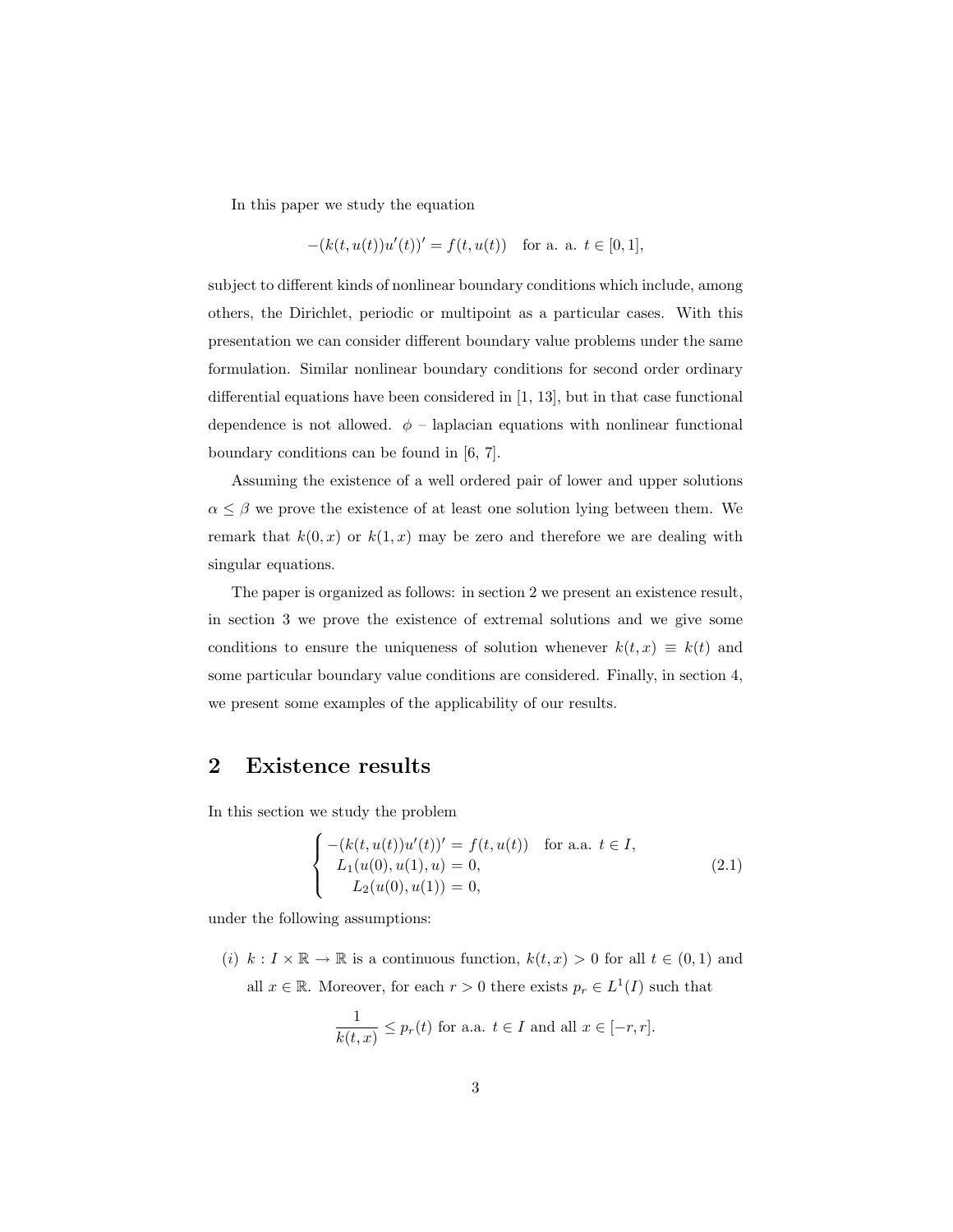(ii)  $f: I \times \mathbb{R} \to \mathbb{R}$  is a Carathéodory function, i.e. for a.a.  $t \in I$  the function  $f(t, \cdot)$  is continuous, for all  $x \in \mathbb{R}$  the function  $f(\cdot, x)$  is measurable, and for all  $r > 0$  there exists  $h_r \in L^1(I)$  such that for a.a.  $t \in I$  and all  $x \in [-r, r]$  we have that

$$
|f(t,x)| \leq h_r(t).
$$

- (*iii*)  $L_1 : \mathbb{R}^2 \times C(I) \to \mathbb{R}$  is continuous and for all  $(x, y) \in \mathbb{R}^2$  the function  $L_1(x, y, \cdot)$  is nondecreasing.
- $(iv) L_2 : \mathbb{R}^2 \to \mathbb{R}$  is continuous, for all  $y \in \mathbb{R}$  the function  $L_2(\cdot, y)$  is nonincreasing and for all  $x \in \mathbb{R}$  the function  $L_2(x, \cdot)$  is injective.

REMARK 2.1 Our boundary conditions include Dirichlet conditions (for the choice  $L_1(x, y, u) = x$  and  $L_2(x, y) = y$  as well as a great variety of non local boundary conditions such as

$$
\max_{t \in I} \{u(t)\} = c, \ u(0) = u(1)
$$

or

$$
\int_0^1 u(s)ds = c, \ u(1) = d.
$$

DEFINITION 2.1 We say that  $\alpha \in C(I)$  is a lower solution of problem (2.1) if for all  $t_0 \in (0,1)$  either

$$
D_{-}\alpha(t_0) < D^+\alpha(t_0),
$$

or there exists an open interval  $I_0 \subset (0,1)$  such that  $t_0 \in I_0$ ,  $\alpha \in C^1(I_0)$ ,  $k(t, \alpha(t))\alpha'(t) \in AC(I_0)$  and

$$
\begin{cases}\n-(k(t,\alpha(t))\alpha'(t))' \le f(t,\alpha(t)) & \text{for a.a. } t \in I_0, \\
L_1(\alpha(0),\alpha(1),\alpha) \ge 0, \\
L_2(\alpha(0),\alpha(1)) = 0.\n\end{cases}
$$

Analogously we say that  $\beta \in C(I)$  is an upper solution of problem (2.1) if all the above inequalities are reversed and with the Dini derivatives  $D_-\alpha(t_0)$  and  $D^+\alpha(t_0)$  changed into  $D^-\beta(t_0)$  and  $D_+\beta(t_0)$ .

We say that  $u \in \mathcal{S} := \{u \in AC(I) : k(\cdot, u(\cdot))u'(\cdot) \in AC(I)\}\$ is a solution of problem  $(2.1)$  if it satisfies the equation and the boundary conditions of  $(2.1)$ .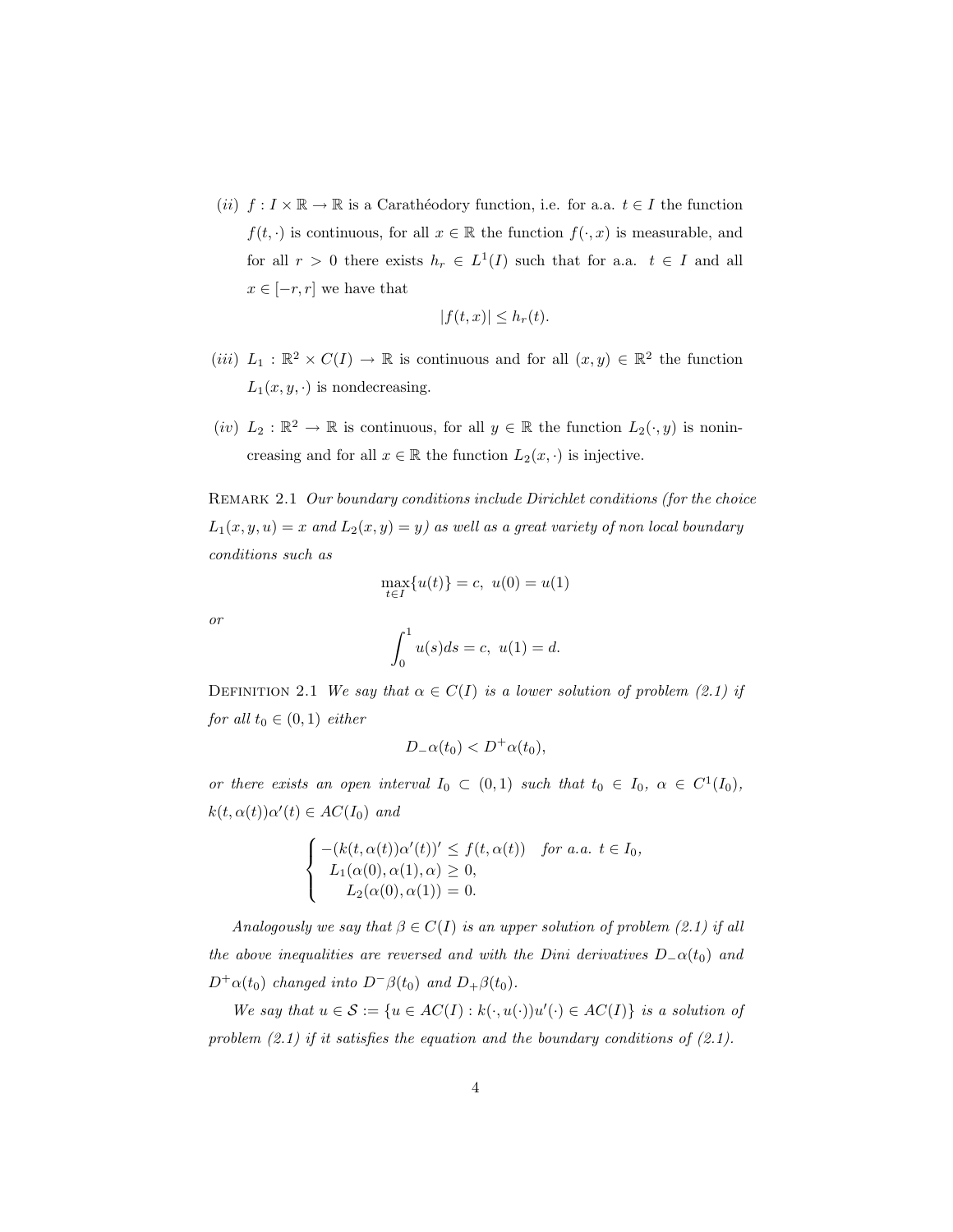Whenever  $\alpha \leq \beta$  we say that a solution  $x^*$  of problem (2.1) is the maximal solution in the set

$$
[\alpha, \beta] := \{ u \in \mathcal{C}(I) : \alpha(t) \le u(t) \le \beta(t) \text{ for all } t \in I \},\
$$

if  $x^* \in [\alpha, \beta]$  and  $x^* \geq x$  for any other solution  $x \in [\alpha, \beta]$ . The minimal solution in  $[\alpha, \beta]$ , is defined analogously by reversing the inequalities; when both the minimal and the maximal solutions in  $[\alpha, \beta]$  exist, we call them the extremal solutions in  $[\alpha, \beta]$ .

REMARK 2.2 The given definitions allow us to consider lower and upper solutions with "corners". This idea goes back to Nagumo [18] and have been used recently by different authors (see [12] and references therein).

On the other hand, we point out that the existence of a pair of lower and upper solutions implies the existence of zeros for  $L_1$  and  $L_2$ .

The following result asserts the solvability of (2.1) under the presence of a pair of well ordered lower and upper solutions.

THEOREM 2.1 Let  $\alpha$  and  $\beta$  be a lower and an upper solutions with  $\alpha \leq \beta$  and suppose that conditions  $(i), (ii), (iii)$  and  $(iv)$  hold.

Then there exists a solution  $u \in \mathcal{S}$  of problem (2.1) with

$$
\alpha(t) \le u(t) \le \beta(t) \text{ for all } t \in I.
$$

Proof. Step 1: The modified problem.

Consider the modified boundary value problem

$$
\begin{cases}\n-(k(t,\gamma(t,u(t)))u'(t))' = f(t,\gamma(t,u(t))) \text{ a.a. } t \in I, \\
u(0) = \bar{L}_1(u(0),u(1),u), \\
u(1) = \bar{L}_2(u(0),u(1)),\n\end{cases}
$$
\n(2.2)

where  $\gamma: I \times \mathbb{R} \to \mathbb{R}$  is the truncation function defined by

$$
\gamma(t, x) = \max{\alpha(t), \min\{x, \beta(t)\}},
$$
\n
$$
\bar{L}_1(x, y, u) = \gamma(0, x + L_1(x, y, u))
$$
\n(2.3)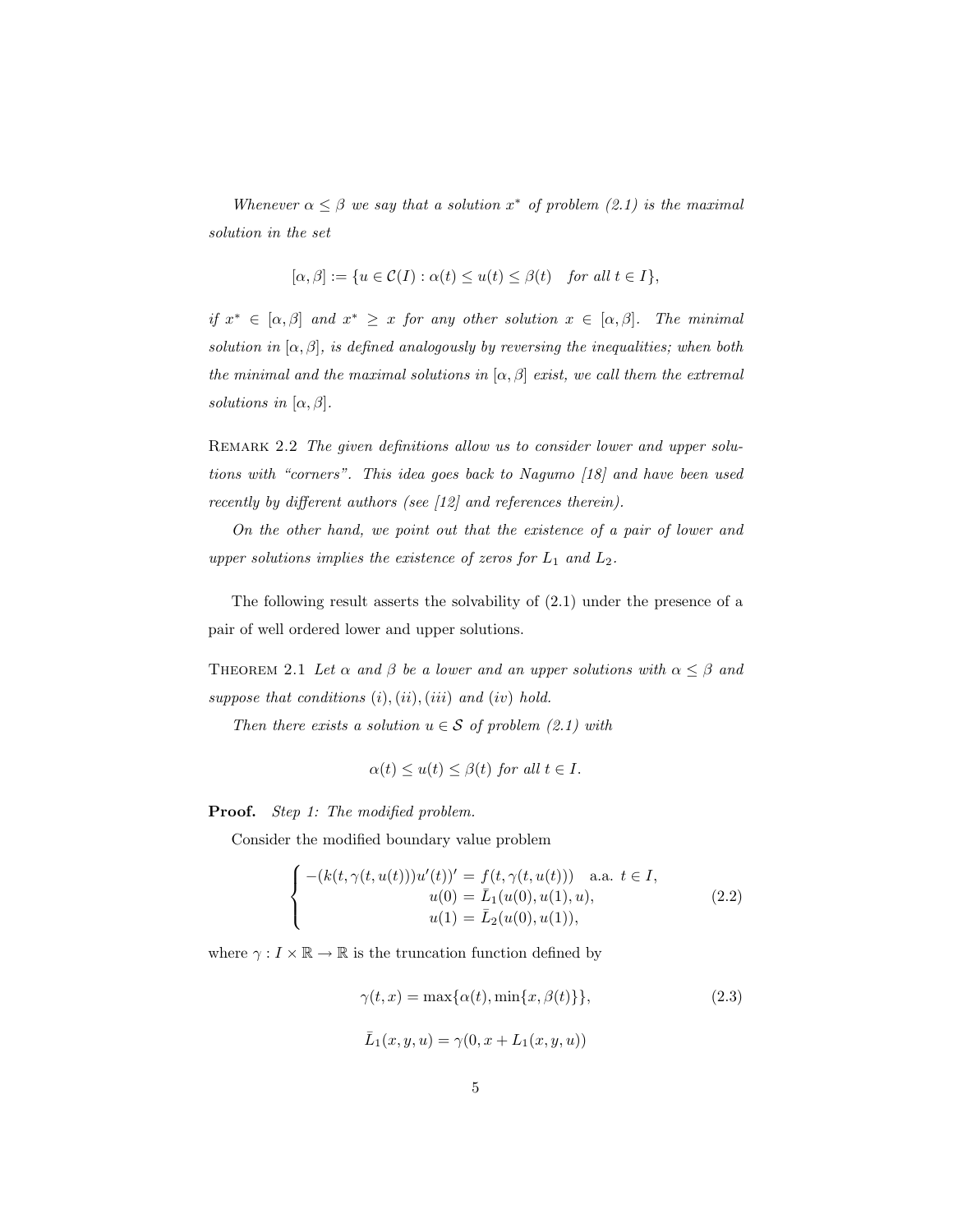and

$$
\overline{L}_2(x,y) = \gamma(1, y - L_2(x,y)).
$$

An easy computation shows that

$$
u \in \mathcal{S}_1 := \{ u \in AC(I) : k(t, \gamma(\cdot, u(\cdot)))u'(\cdot) \in AC(I) \},
$$

is a solution of problem (2.2) if and only if  $u \in C(I)$  is a fixed point of operator  $T:C(I)\rightarrow C(I)$  defined as

$$
Tu(t) = \int_0^1 G_u(t, s) f(s, \gamma(s, u(s))) ds
$$
  
+ 
$$
\frac{1}{w_u(1)} \left[ (w_u(1) - w_u(t)) \overline{L}_1(u(0), u(1), u) + w_u(t) \overline{L}_2(u(0), u(1)) \right](2.4)
$$

where

$$
w_u(t) = \int_0^t \frac{ds}{k(s, \gamma(s, u(s)))}
$$

and

$$
G_u(t,s) = \frac{1}{w_u(1)} \begin{cases} w_u(s)(w_u(1) - w_u(t)), & \text{if } s \le t, \\ w_u(t)(w_u(1) - w_u(s)), & \text{if } t \le s, \end{cases}
$$
(2.5)

is, for fixed  $u \in C(I)$ , the Green's function associated with the problem

$$
\begin{cases}\n-(k(t,\gamma(t,u(t)))v'(t))' = h(t) & \text{a.a. } t \in I, \\
v(0) = v(1) = 0.\n\end{cases}
$$

We remark that  $w_u \in AC(I)$  and  $w_u(t) > 0$  for all  $t \in (0, 1]$ . Moreover, one can verify the following property:

For all 
$$
u \in C(I)
$$
 it holds that  $T u \in C^1(0, 1)$ . (2.6)

Step 2: Problem (2.2) has a solution  $u \in \mathcal{S}_1$ .

It is clear that operator  $T$  is bounded in  $C(I)$ . So, if we show that  $T$  is completely continuous, then the Schauder fixed point theorem implies that T has a fixed point which is a solution of (2.2).

2.1.-  $T: C(I) \to C(I)$  is a continuous operator.

Let  ${u_n}_{n\in\mathbb{N}} \subset C(I)$  such that  $u_n \to u$  uniformly on I. We shall prove that  $Tu_n\rightarrow Tu$  uniformly on  $I.$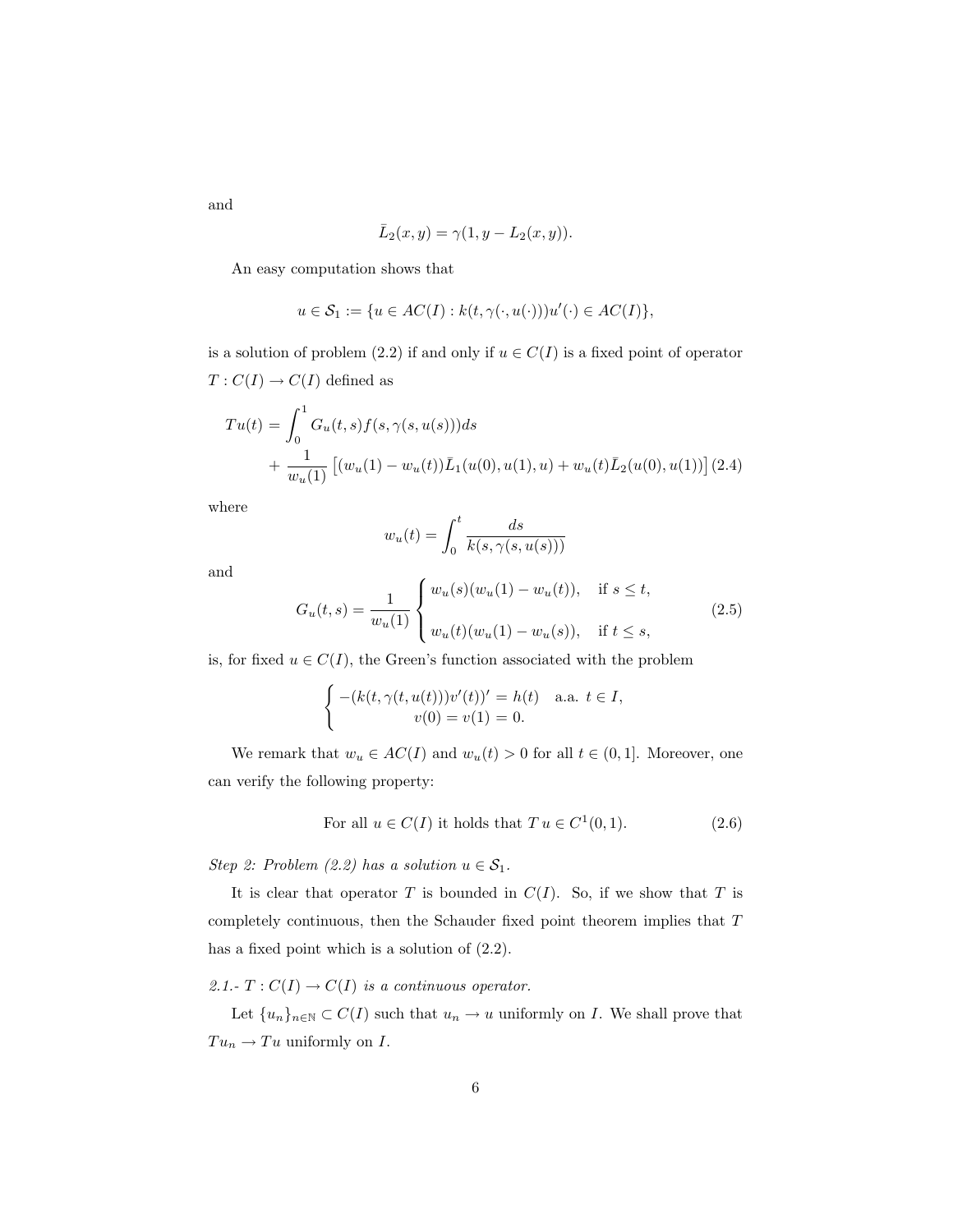By using that the functions  $f(\cdot, \gamma(\cdot, u(\cdot)))$ ,  $\overline{L}_1$  and  $\overline{L}_2$  are continuous and bounded independently of  $u \in C(I)$  and from the definition of  $G_u$  it suffices to prove that  $w_{u_n} \to w_u$  uniformly on I. We have for all  $t \in I$  that

$$
|w_{u_n}(t) - w_u(t)| \le \int_0^1 \left| \frac{1}{k(s, \gamma(s, u_n(s)))} - \frac{1}{k(s, \gamma(s, u(s)))} \right| ds. \tag{2.7}
$$

If we denote

$$
g_n(t) := \left| \frac{1}{k(t, \gamma(t, u_n(t)))} - \frac{1}{k(t, \gamma(t, u(t)))} \right|,
$$

since  $\gamma$  and k are continuous, and  $u_n \to u$  uniformly on I, then we have that for a.a.  $t \in I$ 

$$
\lim_{n \to \infty} g_n(t) = 0.
$$

Moreover by (i) there exists  $r > 0$  such that for a.a.  $t \in I$ 

$$
0 < g_n(t) \le 2p_r(t) \in L^1(I) \quad \text{for all } n \in \mathbb{N}.
$$

Thus from the Lebesgue dominated convergence theorem it follows that

$$
\lim_{n \to \infty} \int_0^1 g_n(s) ds = 0,
$$

which together with (2.7) imply that  $w_{u_n} \to w_u$  uniformly on I.

2.2.-  $T: C(I) \to C(I)$  maps bounded sets into relatively compact ones.

Let  ${u_n}_{n\in\mathbb{N}} \subset C(I)$  be a bounded sequence. We shall prove that  ${Tu_n}_{n\in\mathbb{N}}$ is a relatively compact subset of  $C(I)$ . It is clear, by the definition of T, that  ${T u_n}_{n \in \mathbb{N}}$  is bounded uniformly with respect to n. Then we only have to prove that  $\{Tu_n\}_{n\in\mathbb{N}}$  is an equicontinuous family.

For all  $t, \tilde{t} \in I$  we have

$$
|Tu_n(t) - Tu_n(\tilde{t})| \leq \int_0^1 |G_{u_n}(t,s) - G_{u_n}(\tilde{t},s)||f(s, \gamma(s, u_n(s)))|ds
$$
  
+ 
$$
\frac{|w_{u_n}(t) - w_{u_n}(\tilde{t})|}{w_{u_n}(1)} (|\bar{L}_1(u_n(0), u_n(1), u_n)| + |\bar{L}_2(u_n(0), u_n(1))|).
$$

Thus since  $|f(\cdot,\gamma(\cdot,u_n(\cdot)))|$  is bounded independently of  $n \in \mathbb{N}$ ,  $\overline{L}_1$  and  $\overline{L}_2$  are bounded and the fact that  ${w_{u_n}}_{n \in \mathbb{N}}$  is a bounded (uniformly with respect to n) and equicontinuous family (as it is not difficult to check) we obtain the desired result.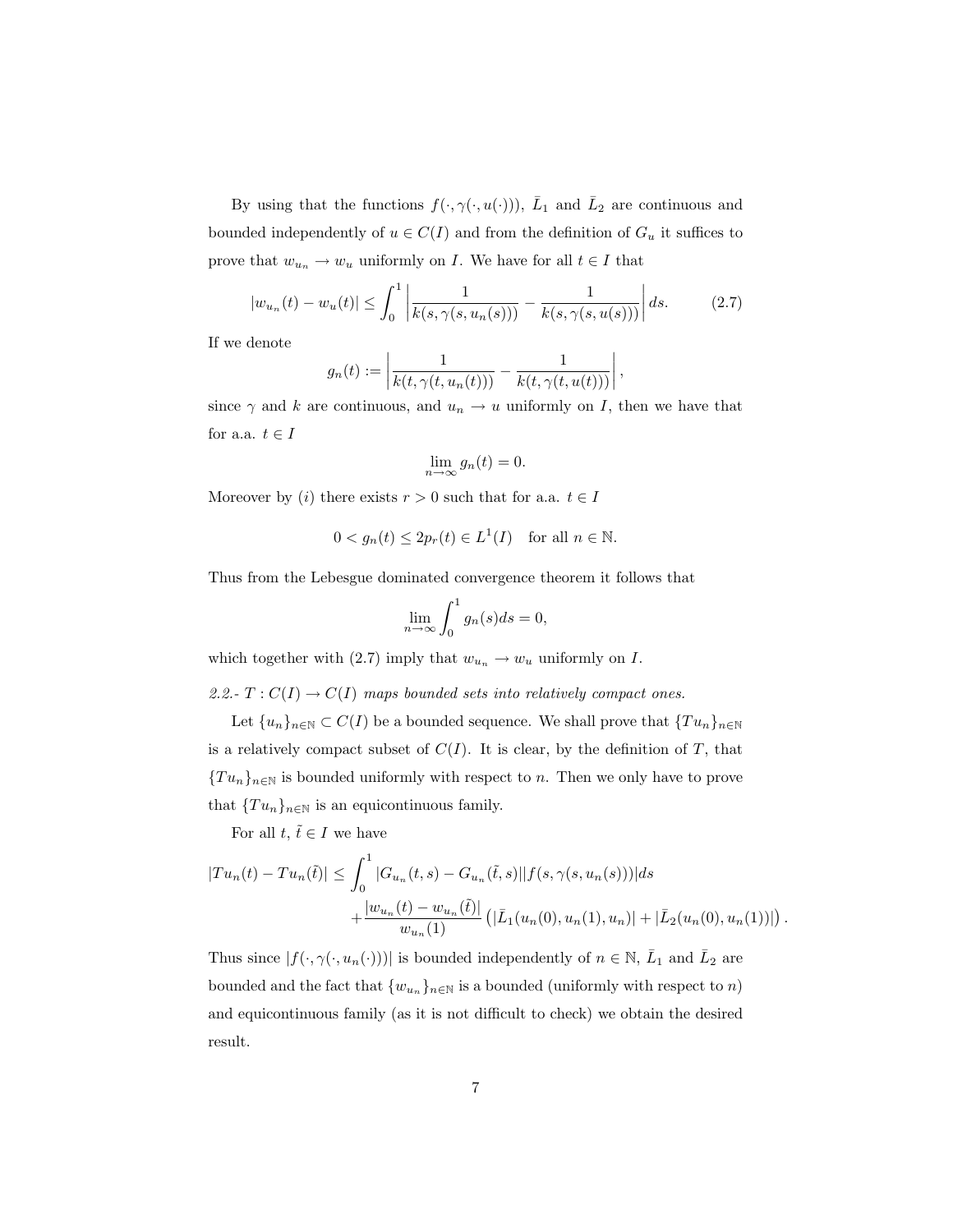Step 3: If  $u \in S_1$  is a solution of problem (2.2) then  $\alpha(t) \le u(t) \le \beta(t)$  for all  $t\in I.$ 

If u is a solution of (2.2) then  $\alpha(0) \le u(0) \le \beta(0)$  and  $\alpha(1) \le u(1) \le \beta(1)$ . Now we assume that there exists some  $t_0 \in (0, 1)$  such that

$$
\alpha(t_0) - u(t_0) = \max_{s \in [0,1]} {\alpha(s) - u(s)} > 0
$$

and  $\alpha(t_0) - u(t_0) > \alpha(t) - u(t)$  for all  $t_0 < t \leq 1$ .

Note that such a point exists, on the contrary, there exists a sequence  $\{t_n\} \to$ 1 such that  $\alpha(t_n) - u(t_n) = \max_{s \in [0,1]} {\alpha(s) - u(s)} > 0$  and thus, by continuity, we arrive at

$$
0 < \max_{s \in [0,1]} \{ \alpha(s) - u(s) \} = \alpha(1) - u(1) \le 0.
$$

Then we have

$$
D_{-}(\alpha - u)(t_0) \ge D_{+}(\alpha - u)(t_0).
$$

Since the solution  $u$  is a fixed point of the operator  $T$  we know, from  $(2.6)$ , that  $u \in C^1(0,1)$  and, in particular,  $u'(t_0)$  exists. Therefore

$$
D_{-}\alpha(t_0) - u'(t_0) \ge D_{+}\alpha(t_0) - u'(t_0).
$$

By the definition of a lower solution  $\alpha$  there exists an open interval  $I_0$  with  $t_0 \in I_0$  such that  $\alpha \in C^1(I_0)$  and

$$
-(k(t, \alpha(t))\alpha'(t))' \le f(t, \alpha(t)) \quad \text{for a.a. } t \in I_0.
$$
 (2.8)

Moreover, for some  $\delta > 0$  it is verified that

$$
u(t) < \alpha(t)
$$
 for all  $t \in (t_0 - \delta, t_0 + \delta) \subset I_0$ .

Then

$$
-(k(t, \alpha(t))u'(t))' = f(t, \alpha(t)) \text{ for a.a. } t \in (t_0 - \delta, t_0 + \delta),
$$
 (2.9)

since  $u$  is a solution of  $(2.2)$ .

Now, from (2.8), (2.9) and the fact that  $\alpha'(t_0) - u'(t_0) = 0$  it follows that

$$
-k(t, \alpha(t))(\alpha'(t) - u'(t)) \le 0 \quad \text{for a.a. } t \in (t_0, t_0 + \delta),
$$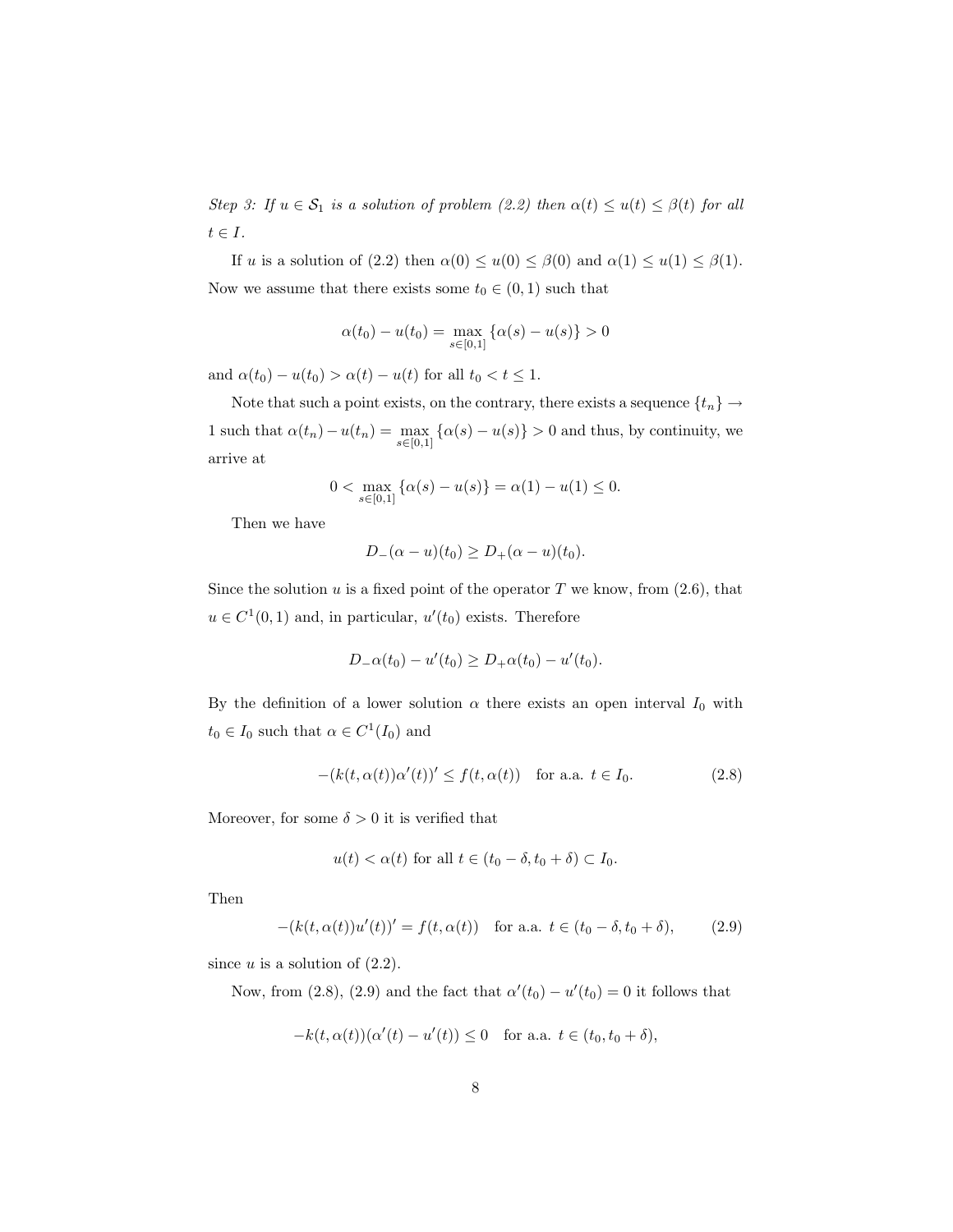and then  $\alpha' - u' \geq 0$  on  $(t_0, t_0 + \delta)$  which is a contradiction with the choice of  $t_0$  because  $\alpha(t_0) - u(t_0) > \alpha(t) - u(t)$  for all  $t_0 < t \leq 1$ .

In a similar way we prove that  $u \leq \beta$  on I.

Step 4: If  $u \in S_1$  is a solution of problem (2.2) then  $u \in S$  and it is a solution of problem  $(2.1)$ .

By using Step 3, we know that  $\alpha(t) \leq u(t) \leq \beta(t)$  for all  $t \in I$  and, as a consequence,  $u \in \mathcal{S}$ .

Obviously it suffices to prove that in this case  $u$  satisfies the nonlinear boundary conditions of problem (2.1).

If 
$$
u(1) - L_2(u(0), u(1)) < \alpha(1)
$$
 then  $u(1) = \alpha(1)$  and by  $(iv)$ 

$$
0 < L_2(u(0), \alpha(1))) \le L_2(\alpha(0), \alpha(1))) = 0,
$$

which is a contradiction. Therefore  $u(1) - L_2(u(0), u(1)) \ge \alpha(1)$ . In a similar way we prove that  $u(1) - L_2(u(0), u(1)) \leq \beta(1)$  and thus  $L_2(u(0), u(1)) = 0$ .

On the other hand if  $u(0) + L_1(u(0), u(1), u) < \alpha(0)$  then  $u(0) = \alpha(0)$  and

$$
L_2(\alpha(0), u(1)) = L_2(u(0), u(1)) = 0 = L_2(\alpha(0), \alpha(1)).
$$

Since  $L_2(x, \cdot)$  is injective we have that  $\alpha(1) = u(1)$ . But in this case, by using (iii), we deduce that

$$
0 > L_1(\alpha(0), \alpha(1), u) \ge L_1(\alpha(0), \alpha(1), \alpha) \ge 0,
$$

which is a contradiction. Then  $u(0) + L_1(u(0), u(1), u) \ge \alpha(0)$ .

The fact that  $u(0) + L_1(u(0), u(1), u) \leq \beta(0)$  is obtained in a similar way.

These two properties imply that  $L_1(u(0), u(1), u) = 0$ .

REMARK 2.3 If, instead of problem  $(2.1)$ , we consider the problem

$$
\begin{cases}\n-(k(t, u(t))u'(t))' = f(t, u(t)) & \text{for a.a. } t \in I, \\
L_1(u(0), u) = 0, \\
L_2(u(1), u) = 0.\n\end{cases}
$$
\n(2.10)

We can deduce similar existence results by redefining, in this case, the lower  $solution \alpha as in \ definition \ 2.1 \ but \ assuming$ 

$$
L_1(\alpha(0), \alpha) \ge 0 \ge L_2(\alpha(1), \alpha),
$$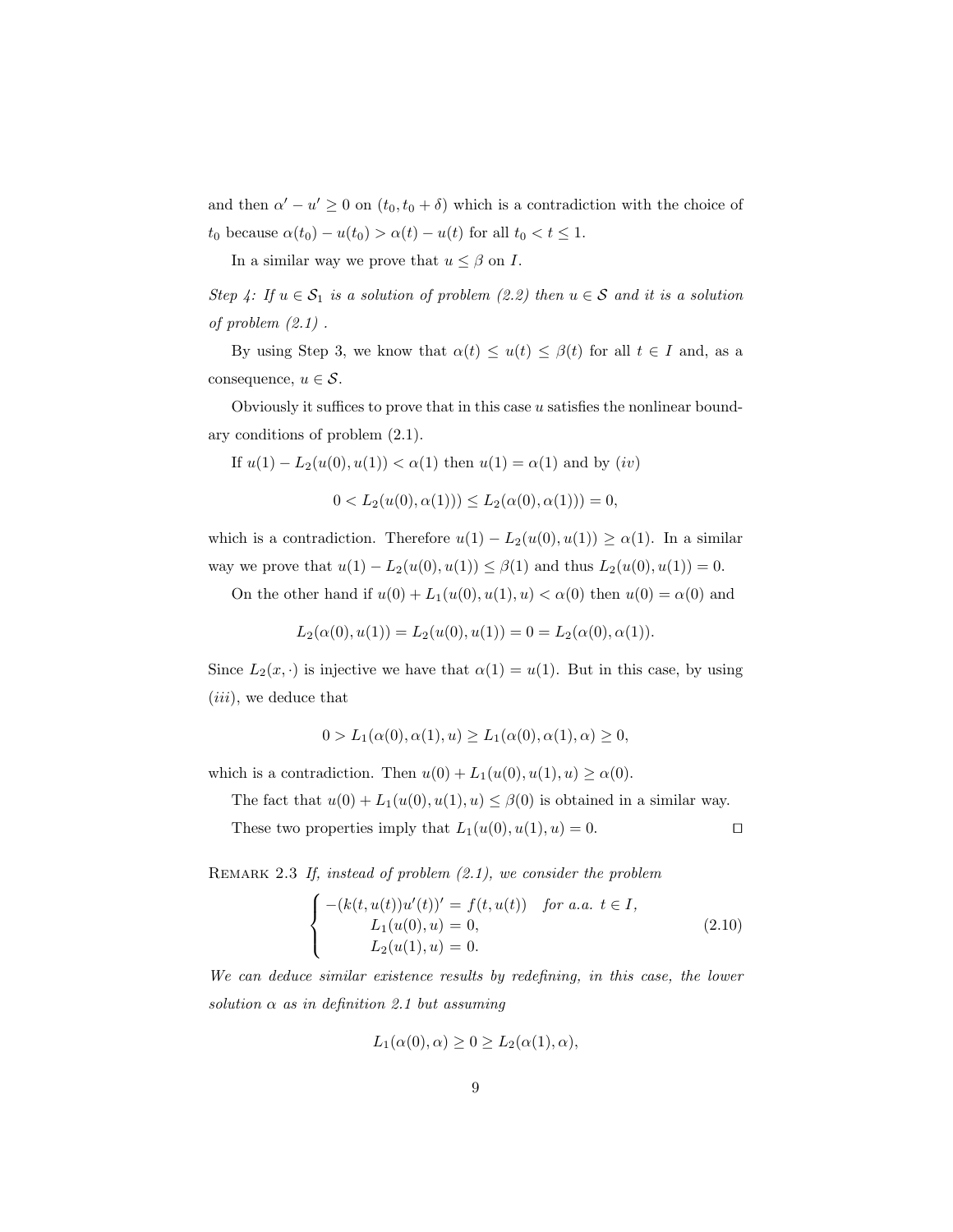and the reversed conditions in  $\beta$ .

We note that these conditions include the Dirichlet ones as a particular case. In this case the definition of  $\alpha$  and  $\beta$  allow them to be different from 0 at the endpoints of the interval. So we improve the previous definition of lower and upper solutions for Dirichlet problems given in the framework of problem (2.1).

It is important to note that the multipoint boundary value conditions

$$
u(0) = \sum_{i=0}^{k} a_i u(\tau_i), \qquad u(1) = \sum_{j=0}^{l} b_j u(\xi_j),
$$

with  $a_i \geq 0$ ,  $i = 0, \ldots, k$ ,  $b_j \geq 0$ ,  $j = 0, \ldots, l$ ,  $0 < \tau_0 < \ldots < \tau_k \leq 1$ ,  $0 \leq \xi_0 < \ldots < \xi_l < 1$ , are also covered.

The corresponding existence result is the following:

THEOREM 2.2 Let  $\alpha$  and  $\beta$  be a lower and an upper solution of problem (2.10) with  $\alpha \leq \beta$ , and suppose that conditions (i), (ii) are satisfied together with

- $(iii)'$   $L_1 : \mathbb{R} \times C(I) \to \mathbb{R}$  is continuous and the function  $L_1(x, \cdot)$  is nondecreasing for all  $x \in \mathbb{R}$ .
- $(iv)'$   $L_2 : \mathbb{R} \times C(I) \to \mathbb{R}$  is continuous and the function  $L_2(x, \cdot)$  is nonincreasing for all  $x \in \mathbb{R}$ .

Then problem (2.10) has at least one solution in the sector  $[\alpha, \beta]$ .

**Proof.** The proof follows the lines of the proof of Theorem 2.1. However we have some differences in the proof of Step 4: If  $u \in S_1$  is a solution of problem (2.2) (with obvious notation) then  $u \in \mathcal{S}$  and it is a solution of problem (2.1).

As in the Step 3 of Theorem 2.1, we know that  $\alpha(t) \leq u(t) \leq \beta(t)$  for all  $t \in I$  and, as a consequence,  $u \in S$ .

Now, to prove that  $u$  satisfies the nonlinear boundary conditions of problem (2.10), we argue by contradiction:

If  $u(0) + L_1(u(0), u) < \alpha(0)$  then  $u(0) = \alpha(0)$  and, by using  $(iii)'$ ,

$$
0 > L_1(u(0), u) = L_1(\alpha(0), u) \ge L_1(\alpha(0), \alpha) \ge 0.
$$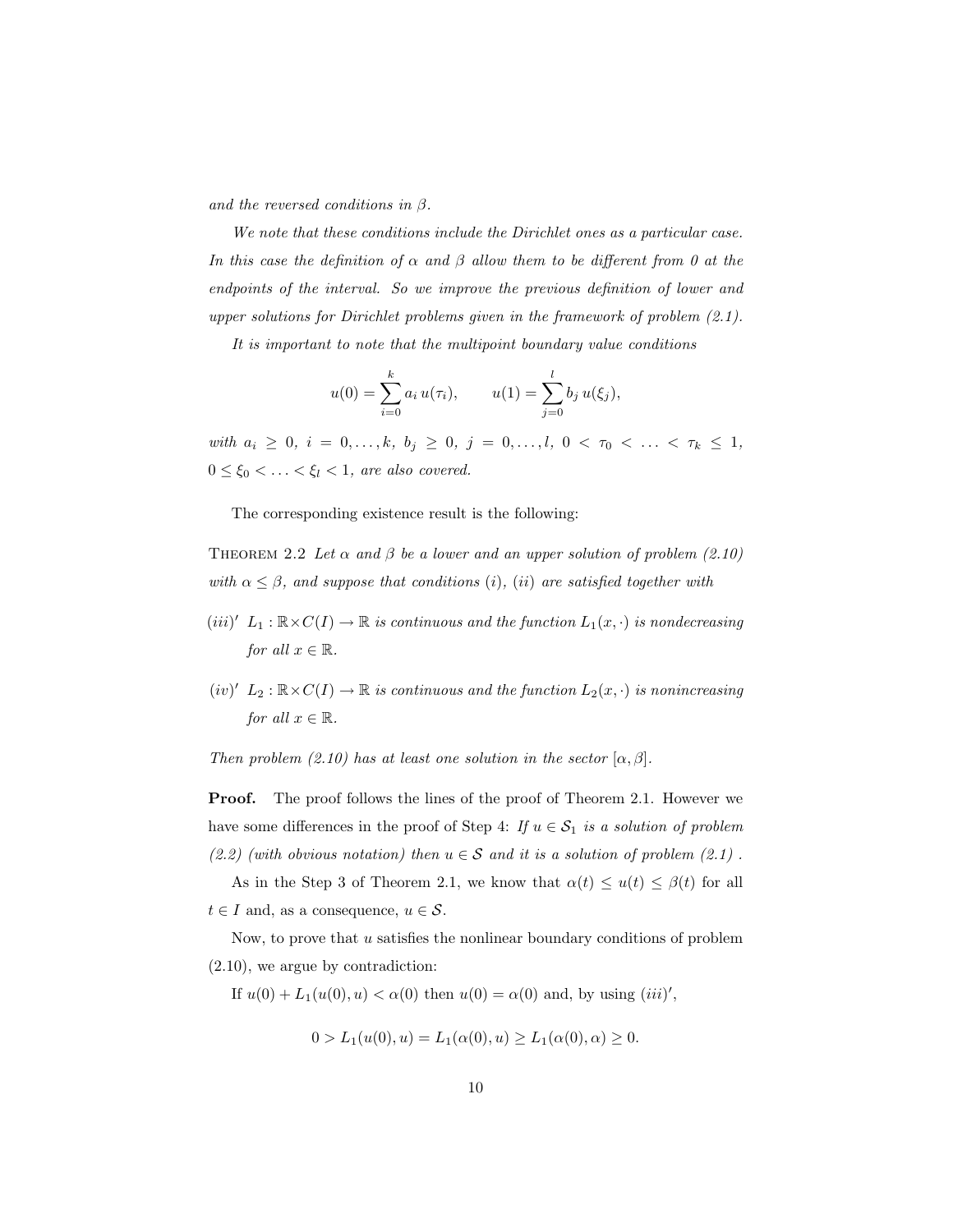If  $u(1) - L_2(u(1), u) < \alpha(1)$  then  $u(1) = \alpha(1)$  and, by  $(iv)'$ , we arrive at

$$
0 < L_2(u(1), u) = L_2(\alpha(1), u) \le L_2(\alpha(1), \alpha) \le 0.
$$

It is clear that, from these properties and the analogous ones for  $\beta$ , the solution of the truncated problem is also a solution of  $(2.10)$ .

# 3 Existence of extremal solutions and uniqueness

In this section we deal with the existence of extremal solutions and with the uniqueness of solution for the problem

$$
\begin{cases}\n-(k u')'(t) = f(t, u(t)) & \text{a.a. } t \in I, \\
L_1(u(0), u(1), u) = 0, \\
L_2(u(0), u(1)) = 0.\n\end{cases}
$$
\n(3.1)

In this case the function  $k$  only depends on  $t$ . Clearly problem  $(3.1)$  is a particular case of problem (2.1), but we were not able to prove the existence of extremal solutions for the general case. However we remark that even for problem (3.1) this result seems to be new.

Before proving our main results we need the following technical result which is inspired by [12, Theorem 1.2].

PROPOSITION 3.1 Let  $\alpha_i$  (i=1,2) be lower solutions and  $\beta_i$  (i=1,2) be upper solutions of (3.1) and  $\alpha := \max{\alpha_1, \alpha_2}$  and  $\beta := \min{\beta_1, \beta_2}$  be such that  $\alpha \leq \beta$ . Then, if conditions (i), (ii), (iii) and (iv) are satisfied, then problem (3.1) has a solution  $u \in \mathcal{S}$  such that  $\alpha(t) \le u(t) \le \beta(t)$  for all  $t \in I$ .

**Proof.** Step 1: The modified problem.

Consider the modified problem

$$
\begin{cases}\n-(k u')'(t) = \bar{f}(t, u(t)) & \text{a.a. } t \in I, \\
u(0) = \bar{L}_1(u(0), u(1), u), \\
u(1) = \bar{L}_2(u(0), u(1)),\n\end{cases}
$$
\n(3.2)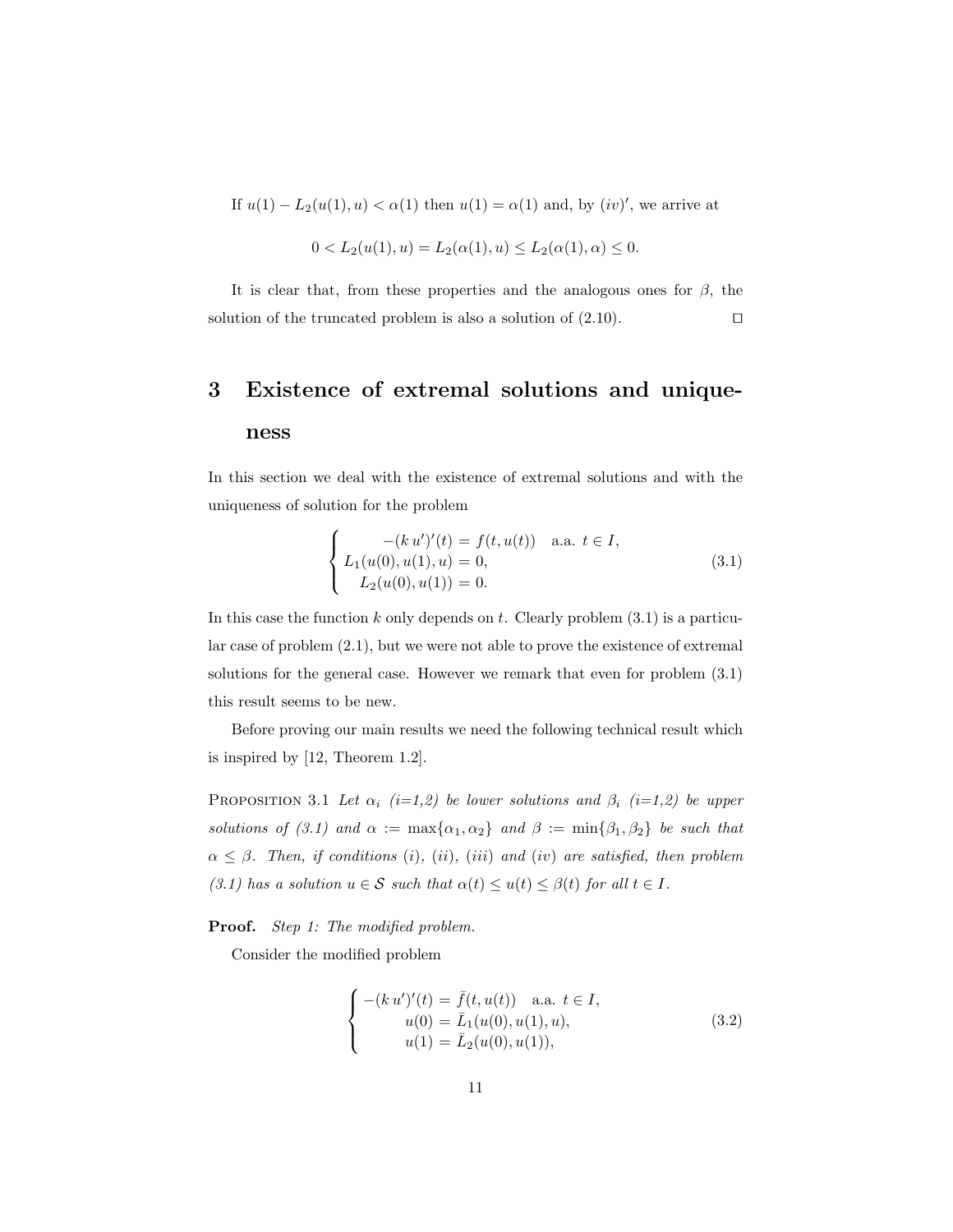where

$$
\bar{L}_1(x, y, u) = \gamma(0, x + L_1(x, y, u)),
$$
  

$$
\bar{L}_2(x, y) = \gamma(1, y - L_2(x, y)),
$$

with  $\gamma$  defined in (2.3), and  $\bar{f}: I \times \mathbb{R} \to \mathbb{R}$  given by

 $\overline{\phantom{a}}$ 

$$
\bar{f}(t,u) = \begin{cases} \max\{f(t,\max\{\alpha_1(t),u\}),f(t,\max\{\alpha_2(t),u\})\}, \ \text{if } \quad u < \alpha(t), \\ f(t,u), \quad \quad \text{if } \quad \alpha(t) \le u \le \beta(t), \\ \min\{f(t,\min\{\beta_1(t),u\}),f(t,\min\{\beta_2(t),u\})\}, \quad \text{if } \quad \beta(t) < u. \end{cases}
$$

Step 2: Problem  $(3.2)$  has a solution  $u \in \mathcal{S}$ .

It can be proven as in Step 2 of Theorem 2.1.

Step 3: If  $u \in S$  is a solution of problem (3.2) then  $\alpha(t) \le u(t) \le \beta(t)$ .

If we suppose that

$$
\min_{t \in I} \{ u(t) - \alpha(t) \} < 0,
$$

it follows that there exists  $i_0 \in \{1,2\}$  such that

$$
\min_{t \in I} \{ u(t) - \alpha(t) \} = \min_{t \in I} \{ u(t) - \alpha_{i_0}(t) \} < 0.
$$

Since  $\alpha(0) \le u(0) \le \beta(0)$  and  $\alpha(1) \le u(1) \le \beta(1)$  we can choice  $t_0 \in (0,1)$ such that

$$
\min_{t \in I} \{ u(t) - \alpha(t) \} = u(t_0) - \alpha_{i_0}(t_0) < u(t) - \alpha_{i_0}(t) \quad \text{for all } t_0 < t \le 1.
$$

Reasoning as in Step 3 of Theorem 2.1, we know that there exists an open interval  $I_0$  with  $t_0 \in I_0$  such that  $\alpha_{i_0} \in C^1(I_0)$  and

$$
-(k\,\alpha'_{i_0})'(t) \le f(t,\alpha_{i_0}(t)) \le \bar{f}(t,u(t)) = -(k\,u')'(t) \quad \text{for a.a. } t \in I_0.
$$

The proof follows now as in Step 3 of Theorem 2.1.

Step 4: If  $u \in S$  is a solution of problem (3.2) then it is a solution of problem  $(3.1)$ .

We only must verify that  $u$  satisfies the nonlinear boundary conditions of problem (3.1).

The fact that  $L_2(u(0), u(1)) = 0$  is analogous to Step 4 in Theorem 2.1.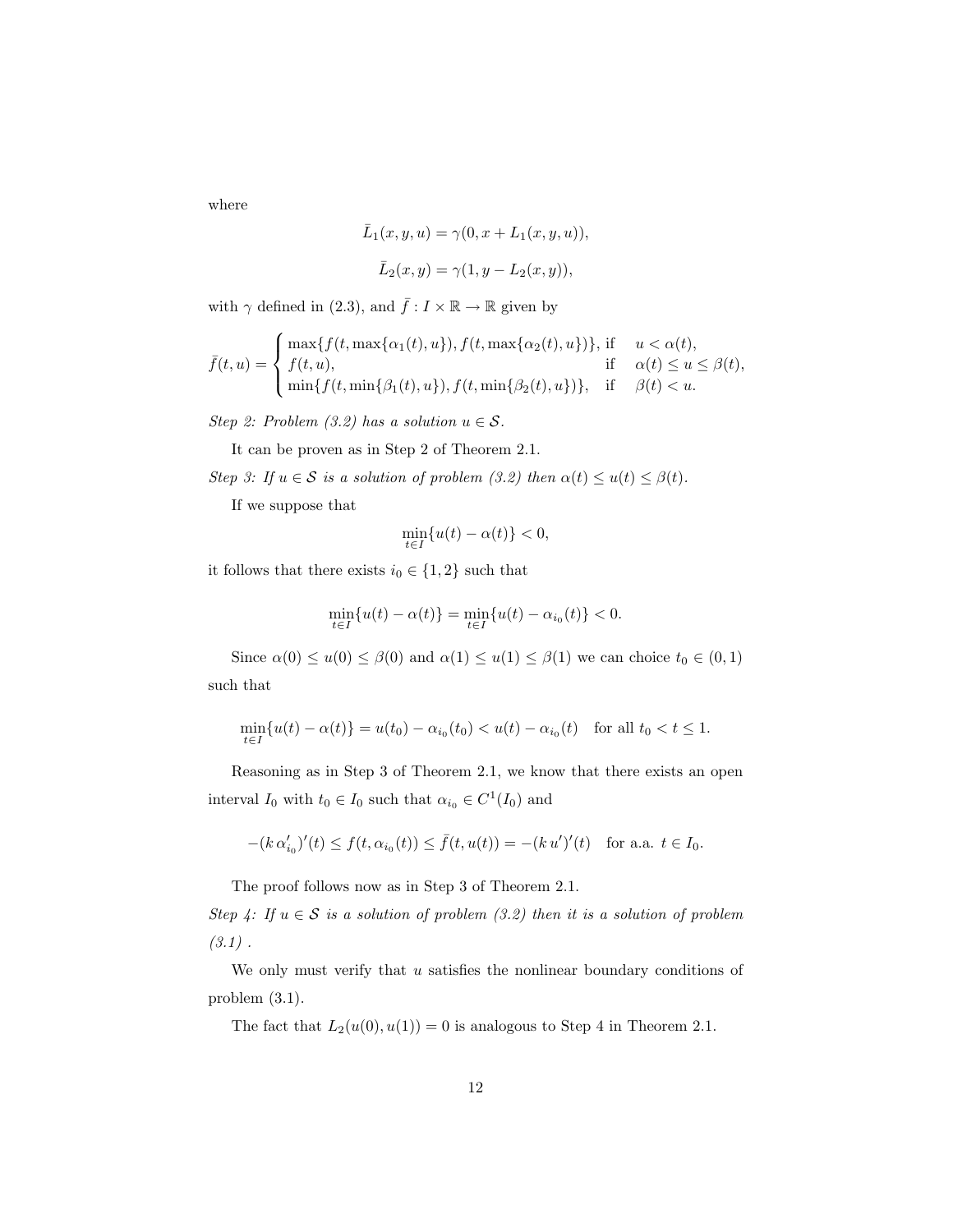On the other hand, if  $u(0) + L_1(u(0), u(1), u) < \alpha(0)$  then  $u(0) = \alpha(0)$  $\alpha_{i_0}(0)$   $(i_0 \in \{1,2\})$  and, since  $L_2(x, \cdot)$  is injective we have that  $\alpha_{i_0}(1) = u(1)$ .

Now, by  $(iii)$  we arrive at the following contradiction

$$
0 > L_1(u(0), u(1), u) \ge L_1(\alpha_{i_0}(0), \alpha_{i_0}(1), \alpha_{i_0}) \ge 0,
$$

and the result is proved.  $\Box$ 

Now we are in position to prove the existence of extremal solutions for problem (3.1).

THEOREM 3.1 Let  $\alpha$  and  $\beta$  be a lower and an upper solutions of (2.1) with  $\alpha \leq \beta$  and suppose that conditions  $(i), (ii), (iii)$  and  $(iv)$  hold.

Then there exists the minimal solution  $u_{min} \in S$  and the maximal solution  $u_{max} \in \mathcal{S}$  of problem (3.1) with

$$
\alpha(t) \le u_{min}(t) \le u_{max}(t) \le \beta(t) \text{ for all } t \in I.
$$

Proof. From the proof of Theorem 2.1 it follows that the set of solutions between  $\alpha$  and  $\beta$  is equal to the set of fixed points of the completely continuous operator  $T$  defined by  $(2.4)$ . Moreover, by Proposition 3.1, given two solutions (which in particular are lower solutions) there exists another solution greater than both of them, that is, the set of fixed points of  $T$  is upward directed. Then by [9, Theorem 2.1] there exists  $u_{max}$  the maximal fixed point of T which is also the maximal solution of (3.1) between  $\alpha$  and  $\beta$ . By a similar argument we prove the existence of  $u_{min}$  the minimal solution of (3.1) in  $[\alpha, \beta]$ .

REMARK 3.1 If we consider conditions

$$
L_1(u(0),u) = L_2(u(1),u) = 0
$$

as in Theorem 2.2, the Theorem 3.1 is valid too.

Next we deal with the uniqueness of solution for problem (3.1).

THEOREM 3.2 Let  $\alpha$  and  $\beta$  be a lower and an upper solution with  $\alpha \leq \beta$  and assume conditions (i), (ii) and moreover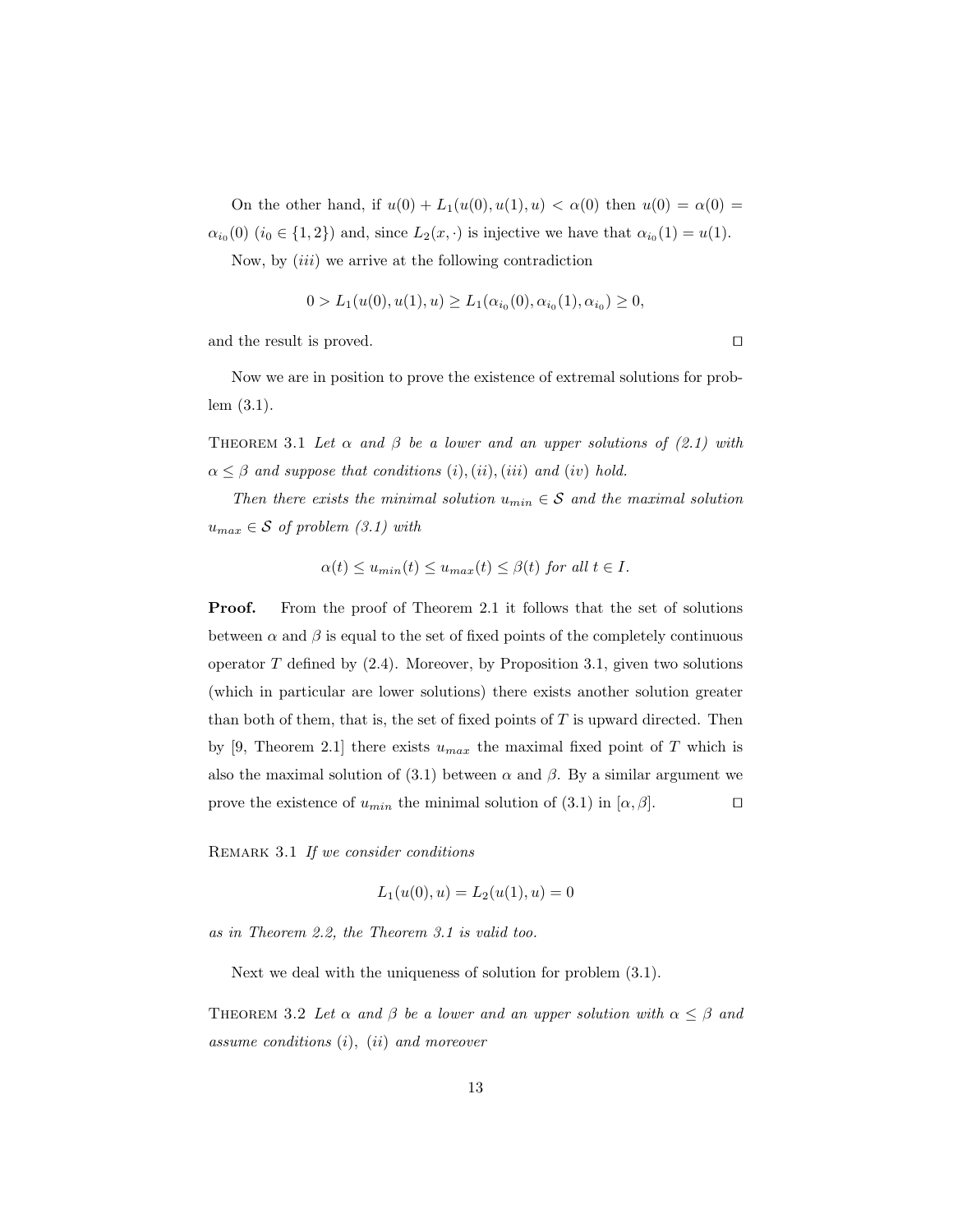- (U1) For a. a.  $t \in I$  the function  $f(t, \cdot)$  is nonincreasing in  $[\alpha(t), \beta(t)].$
- (U2)  $L_1(x, y) \equiv L_1(x, y, u)$  is continuous, nonincreasing in y and  $x + L_1(x, y)$ is nonincreasing in x.
- (U3)  $L_2(y) \equiv L_1(x, y)$  is continuous, injective and  $y L_2(y)$  is nonincreasing. Then problem (3.1) has a unique solution in  $[\alpha, \beta]$ .

**Proof.** The proof of Theorem 2.1 reveals that the set of solutions between  $\alpha$  and  $\beta$  is equal to the set of fixed points of the operator T defined by (2.4). Moreover from (2.4), (2.5) and our hypotheses it follows that  $T: C(I) \to C(I)$ is a nondecreasing operator (considering in  $C(I)$ ) the pointwise partial ordering). On the other hand, Proposition 3.1 implies that the set of fixed points of  $T$  is directed. Then  $[10,$  Theorem 2.1] ensure us that T has at most one fixed point and therefore problem (3.1) has at most one solution in  $[\alpha, \beta]$ . Since Theorem 2.1 asserts the solvability of (3.1) we deduce the existence of a unique solution of problem (3.1) between  $\alpha$  and  $\beta$ .

REMARK 3.2 The conditions  $(U2)$  and  $(U3)$  are stronger than  $(iii)$  and  $(iv)$ . In particular they include the Dirichlet boundary conditions  $(L_1(x,y) = -x$  and  $L_2(y) = y$ .

## 4 Examples

In this section we present two different boundary value problems in which we apply the existence results given in sections 2 and 3.

EXAMPLE 4.1 *Consider the problem* 

$$
\begin{cases}\n-\left(\frac{\sqrt[4]{t(1-t)}}{u^2(t)+1}u'(t)\right)' = t - u^3(t) & \text{for a.a. } t \in I = [0,1], \\
u(0) = u\left(\frac{1}{2}\right) = u(1), & \text{(4.1)}\n\end{cases}
$$

which is of the form (2.1) with

$$
k(t,x) = \frac{\sqrt[4]{t(1-t)}}{x^2+1},
$$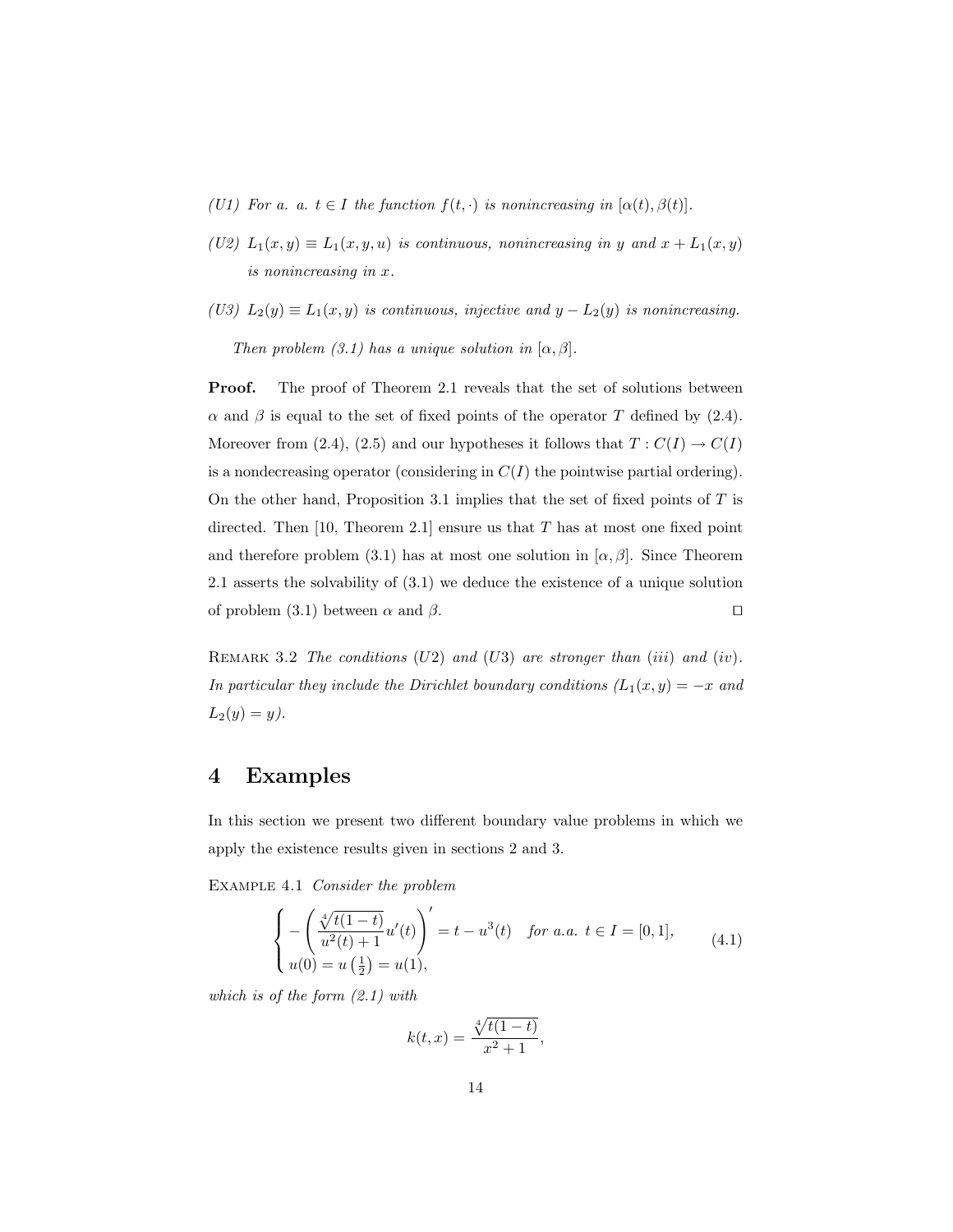$$
f(t, x) = t - x3,
$$
  

$$
L_1(x, y, u) = u\left(\frac{1}{2}\right) - x
$$

and

$$
L_2(x, y) = y - x.
$$

It is an easy matter to check that assumptions  $(i)$ ,  $(ii)$ ,  $(iii)$  and  $(iv)$  are satisfied and moreover that  $\alpha(t) = -1$  and  $\beta(t) = 1$  for all  $t \in I$  are lower and upper solutions, respectively. Then Theorem 2.1 ensures us the existence of a solution of problem  $(4.1)$  between  $-1$  and 1.

Example 4.2 Let the problem

$$
\begin{cases}\n-\left(\sqrt{t}u'(t)\right)' = \frac{e^{-(t^2 + u^2)}}{2} & \text{for a.a. } t \in I = [0, 1], \\
u(0) = u(1) = 0.\n\end{cases}
$$
\n(4.2)

It is not difficult to verify that it is of the form

$$
\begin{cases}\n-(k u')'(t) = f(t, u(t)) & a.a. \ t \in I, \\
L_1(u(0), u(1)) = 0, \\
L_2(u(1)) = 0.\n\end{cases}
$$

with

$$
k(t) = \sqrt{t},
$$
  
\n
$$
f(t, x) = \frac{e^{-(t^2 + x^2)}}{2},
$$
  
\n
$$
L_1(x, y, u) = -x
$$

and

$$
L_2(x, y, u) = y.
$$

One can verify that  $\alpha \equiv 0$  is a lower solution of this problem and numerical experiments show that  $\beta_c(t) = c(1-t)$  is an upper solution for every  $c \geq 0.5191$ .

Since the assumptions of theorem 3.2 hold we obtain that for all  $c \geq 0.5191$ this problem has a unique solution satisfying

$$
0 \le u(t) \le c(1-t).
$$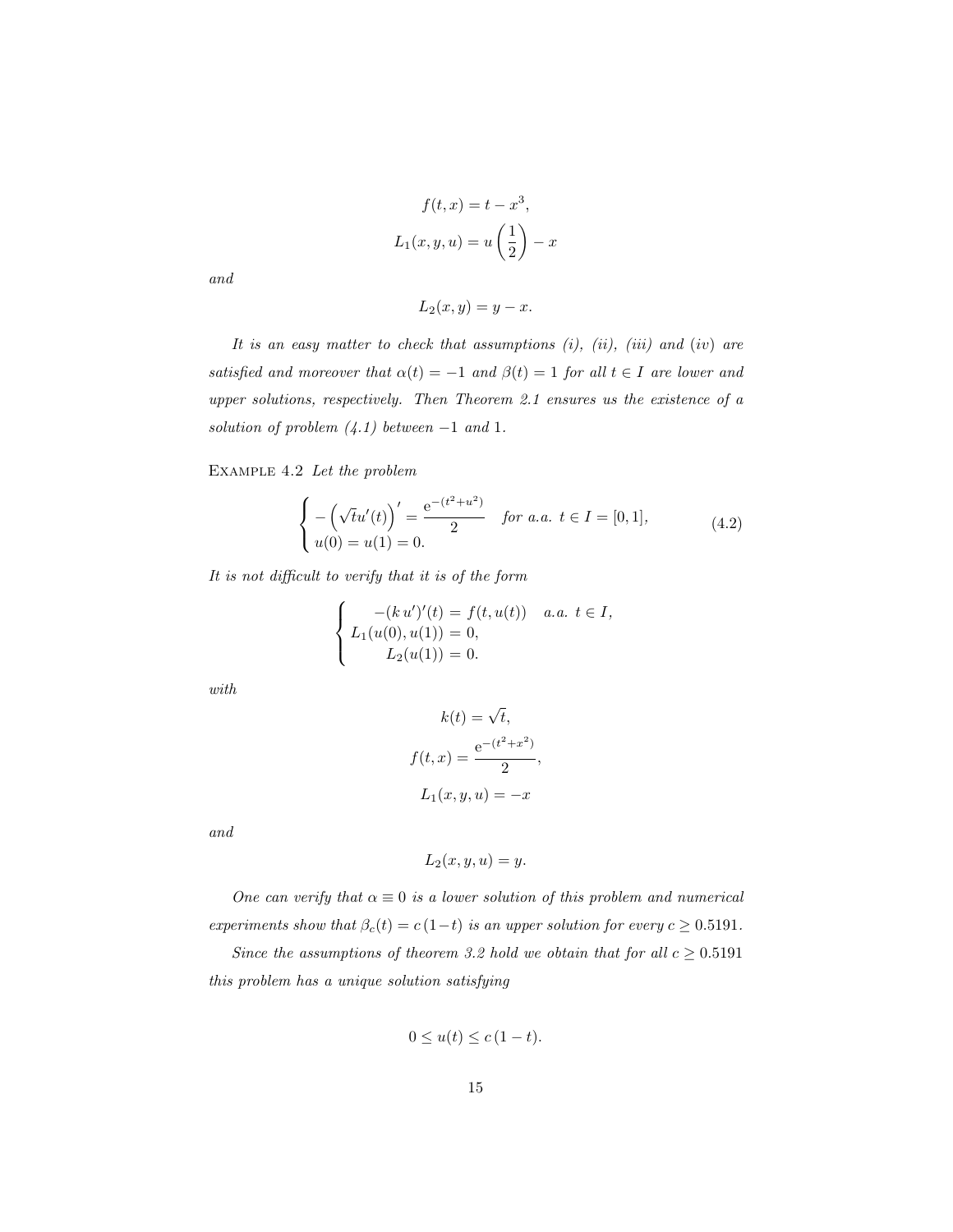On the other hand, since  $k(1) > 0$ , by using the expression of operator T defined in the proof of Theorem 2.1, we conclude that every solution of problem (4.2) belongs to the following set

$$
S^* = \{ u \in C^1(0, 1]; \quad u(0) = u(1) = 0 \}.
$$

It is clear that every function in this space satisfies that there exists  $c > 0$ such that  $u(t) \leq c(1-t)$ . So, we conclude that problem (4.2) has a unique nonnegative solution.

Note that we have additional information about the unique nonnegative solution: it is less or equal than 0.5191 and  $-0.5191 \le u'(1) \le 0$ .

Acknowledgements. The authors thank the anonymous referee for his/her detailed reading of the manuscript and valuable comments.

# References

- [1] A. Adje, Sur et Sous-Solutions Généralisées et Problèmes aux Limites du Second Ordre, *Bull. Soc. Math. Bel. Sér. B*, 42, 347, (1990).
- [2] D. Anderson and M. Lisak, Approximate solutions of nonlinear diffusion equations, Phys. Rev. A, 22, 2761-2768, (1980).
- [3] A. Cabada , J. A. Cid and R. L. Pouso, Positive solutions for a class of singular differential equations arising in diffusion processes, Dyn. Contin. Discrete Impuls. Syst., 12, no 3-4, 329-342, (2005).
- [4] A. Cabada and S. Heikkilä, Extremality results for discontinuous explicit and implicit diffusion problems, J. Comput. Appl. Math., 143, no. 1, 69- 80, (2002).
- [5] A. Cabada, J.J. Nieto and R.L. Pouso, Approximate solutions to a new class of nonlinear diffusion problems, J. Comp. Appl. Math. 108, 219-231, (1999).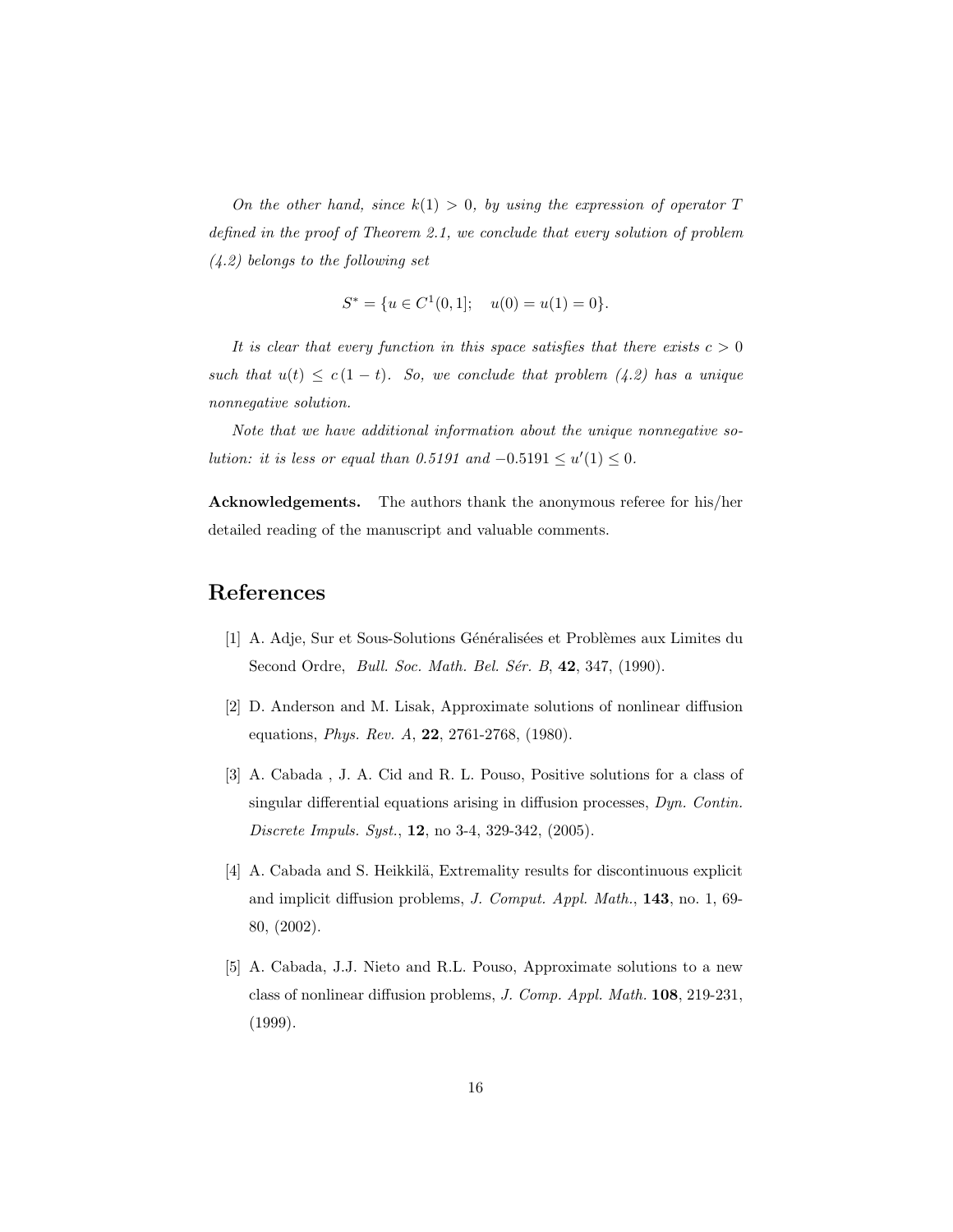- [6] A. Cabada and R. L. Pouso, Extremal solutions of strongly nonlinear discontinuous second-order equations with nonlinear functional boundary conditions, Nonlinear Anal., 42, 1377-1396, (2000).
- [7] A. Cabada and R. L. Pouso, Existence theory for functional p-Laplacian equations with variable exponents, Nonlinear Anal., 52,no. 2, 557-572, (2003).
- [8] R.A. Carmona and L. Xu, Diffusive hydrodynamic limits for systems of interacting diffusions with finite range random interaction, Commun. Math. Phys., 188, 565-584, (1997).
- [9] Cid, J. A., On extremal fixed points in Schauder's theorem with applications to differential equations, Bull. Belg. Math. Soc. Simon Stevin, 11, no. 1, 15-20, (2004).
- [10] Cid-Araújo, J. A., The uniqueness of fixed points for decreasing operators, Appl. Math. Lett., **17**, no. 7, 861-866, (2004).
- [11] X. Chen and Y.M. Chen, Efficient algorithm for solving inverse source problems of a nonlinear diffusion equation in microwave heating. J. Comput. Phys., 132, 374, (1997).
- [12] De Coster, C. y Habets, P., The lower and upper solutions method for boundary value problems, "Handbook of Differential Equations - Ordinary Differential Equations", Elsevier, Editors A. Cañada, P. Drábek and A. Fonda, 69-160, (2004).
- [13] Ch. Fabry and P. Habets, Upper and lower solutions for second order boundary value problems with nonlinear boundary conditions, Nonlinear Anal. T.M.A., 10, no. 10, 985-1007, (1986).
- [14] M. Gaudenzi, P. Habets and F. Zanolin, Positive solutions of singular boundary value problems with indefinite weight, Bull. Belg. Math. Soc., 9, 607-619, (2002).